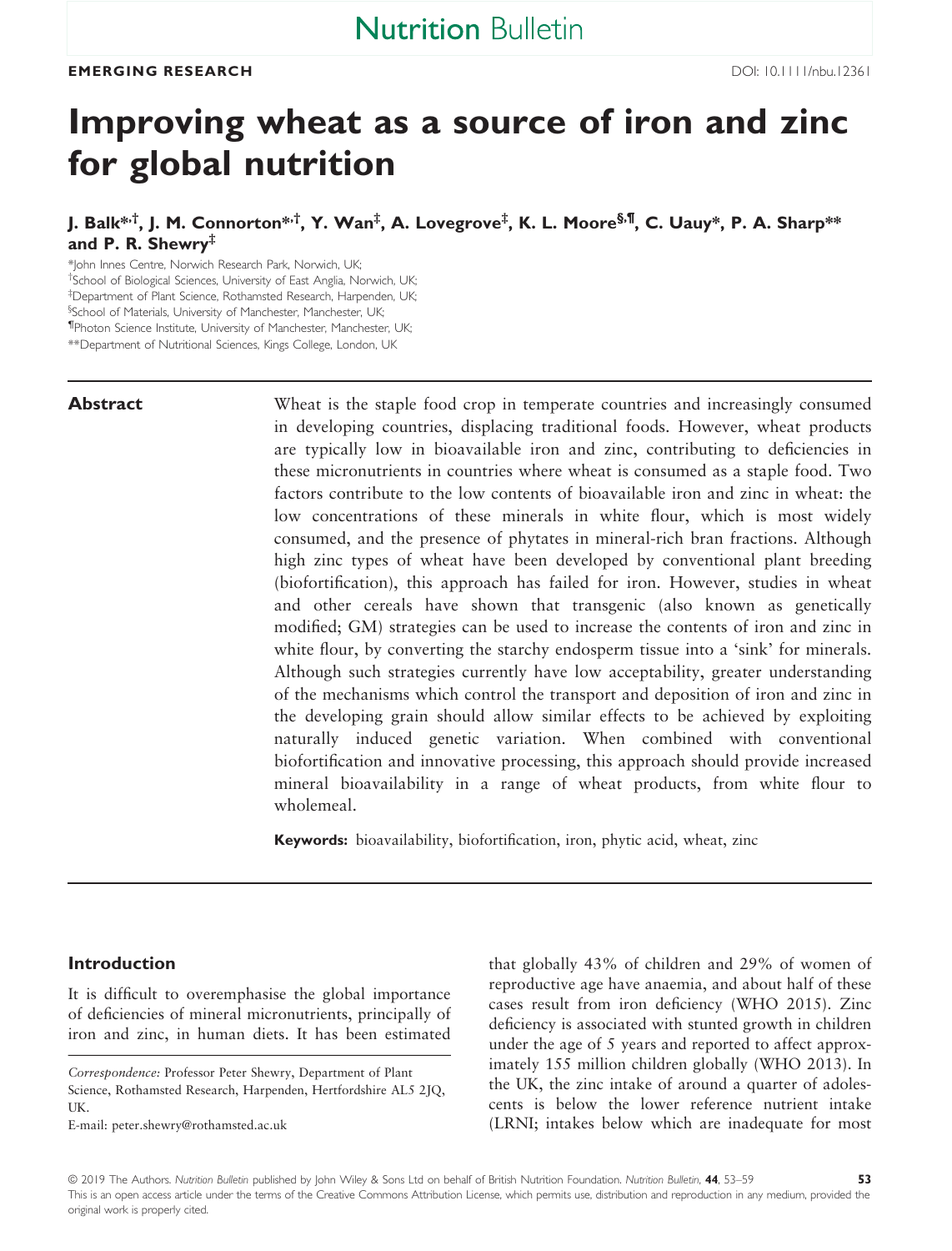individuals), and the iron intake of over half of adolescent girls and over a quarter of adult females is below the LRNI (Roberts et al. 2018). Cereals such as wheat, rice and maize provide 30–35% of energy intake in the UK (Bates et al. 2014) and up to 60% of the daily calories in developing countries (Ritchie & Roser 2018), but conventional processing of the grains removes most of the micronutrients.

Many countries have mandatory fortification for iron and selected vitamins in flours from wheat, maize and rice [\(www.ffinetwork.org](http://www.ffinetwork.org)). Fortification of cereal flour with zinc is also practised in several countries, but largely on a voluntary basis (Brown et al. 2010). All white wheat flour milled in the UK is fortified in accordance with the Flour and Bread Regulations 1998 [\(http://](http://www.legislation.gov.uk/uksi/1998/141/contents/made) [www.legislation.gov.uk/uksi/1998/141/contents/made\)](http://www.legislation.gov.uk/uksi/1998/141/contents/made) with inorganic forms of iron at levels of 16.5 mg/kg (equivalent to levels in high extraction rate wheat flour), which then enters the food chain through bread, pasta, noodles, cakes, biscuits and a range of other products. In other parts of the world where wheat is a staple crop, such as north India and Pakistan, fortification is difficult to implement because milling is carried out domestically at a small scale as well as in large-scale industrial mills. Hence, more innovative strategies are required to ensure sustainable micronutrient levels in those regions that need it most.

The provision of adequate minerals from bread and other cereal products is determined by their total amount in the grain and by their bioavailability. Although the latter can be increased, to a limited extent, by post-harvest processing such as micromilling and fermentation, modern breeding approaches may be the only way to achieve the profound increases in the amounts of bioavailable iron and zinc that are required to meet the metabolic demands of the global population, by altering the localisation and form of the minerals in the grain.

# Location of iron and zinc in wheat grains

The wheat grain is a single-seeded fruit, called a caryopsis. It contains a small embryo, which forms the new plant on germination, and a large storage tissue (the endosperm), which comprises mainly starch (a source of energy) and protein. These tissues are surrounded by protective layers derived from the seed coat (testa) and fruit coat (pericarp). Iron and zinc, together with other minerals, are concentrated in the embryo and in the outer layer of endosperm cells, called the aleurone. These distributions can be clearly seen in sections of a wheat grain using simple staining methods (Fig. 1a),

but higher resolution is obtained by modern imaging systems such as Synchrotron X-ray fluorescence (Fig. 1b) and NanoSIMS (secondary ion mass spectroscopy) (Fig. 1c) (Moore et al. 2012; Neal et al. 2013). The uneven distribution of the two minerals makes sense from a plant biology perspective: upon germination of the seed, the embryo will grow rapidly into a young seedling for which it requires enzymes that are dependent on iron, zinc and other cofactors (Bastow et al. 2018). The growth is sustained by energy and amino acids derived from the storage reserves (starch and protein) in the central starchy endosperm. However, because the starchy endosperm cells die during the later stages of grain maturation (Young & Gallie 2000), the starch and protein are mobilised as sugars and amino acids after lytic digestion by enzymes secreted from the aleurone layer and embryo. Interestingly, the two minerals differ slightly in distribution between the two tissues, with iron being more concentrated in the aleurone and zinc in the embryo (as shown in Fig. 1b). The biological significance of these differences in the locations of the two minerals is not known.

Traditional milling of wheat by grinding between stones produces wholemeal flour in which all parts of the grain are mixed and can be only partially separated by sieving. However, the introduction of roller milling at the end of the  $19<sup>th</sup>$  century enabled the precise separation of the starchy endosperm from the embryo (germ) and the outer layers (including the aleurone), which are usually recovered together as the 'bran'. This resulted in the availability of affordable white bread, previously an expensive luxury, for the whole population. However, the removal of both the germ and the aleurone layer means that white flour has substantially lower contents of iron and zinc than wholemeal – for example, means of 6.7 mg/kg iron and 8.4 mg/kg zinc in white flour, compared to 28.2 mg/kg iron and 28.6 mg/kg zinc in the wholegrain (Tang et al. 2008). The contents of iron and zinc can partially be restored in white flour by enriching it with wheat germ as in 'patent breads' (Burnett 2005). In addition, numerous public health campaigns have been aimed at increasing the consumption of wholemeal products. Nevertheless, of the total bread-making flour produced in the UK, less than 10% is wholemeal (NABIM 2017).

Roller milling also results in the removal of most of the anti-nutrient phytic acid, which limits mineral bioavailability (as discussed below). Phytic acid (inositol hexakisphosphate) is the storage form of phosphorus of plants, which is another important element for seedling germination and growth.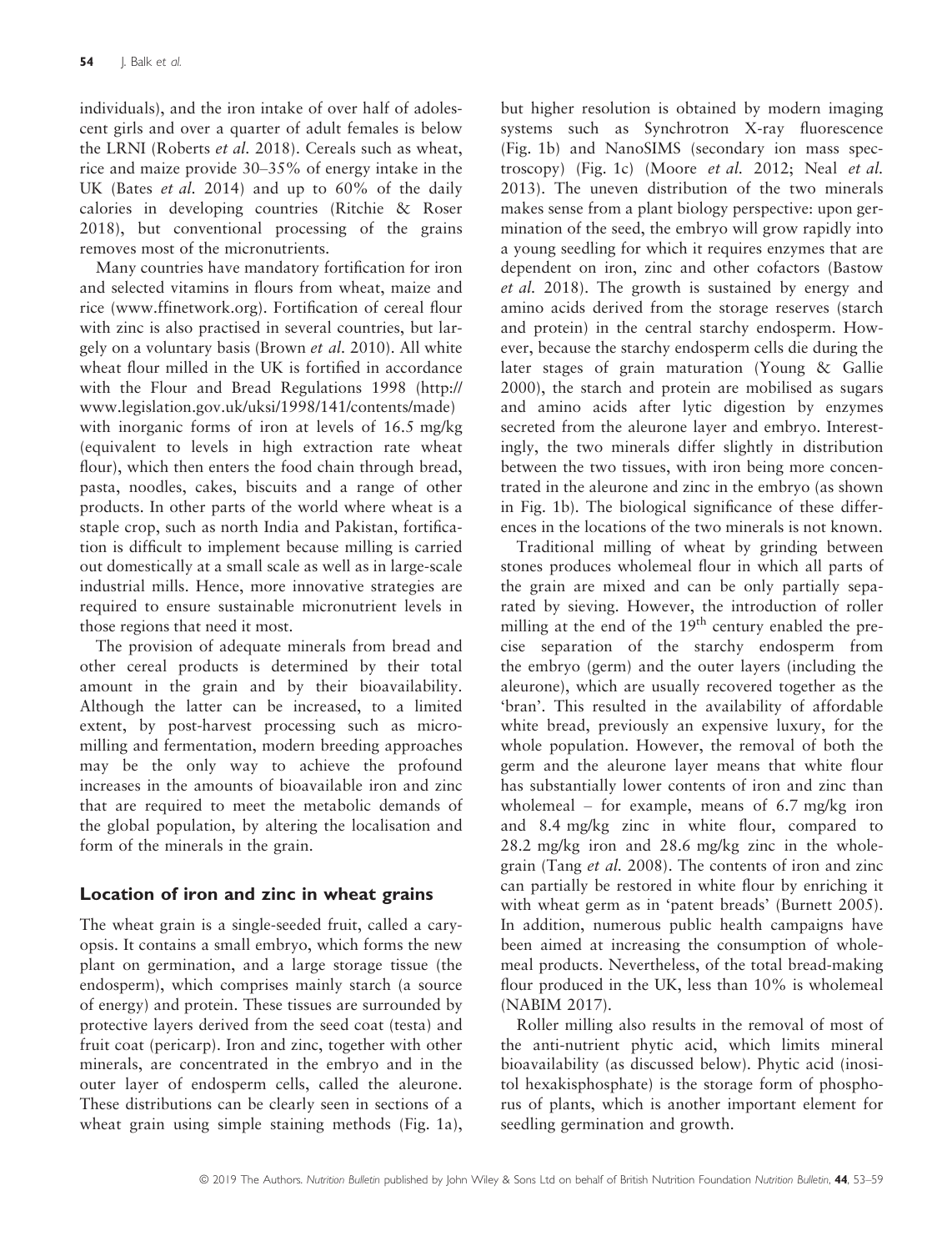

Figure I The locations of iron and zinc in wheat grain. (a) Transverse sections through wheat grains, showing the position of the embryo (Em), starchy endosperm (ES), aleurone (AI), groove (gr) and bran and the locations of iron (light blue from staining with Prussian blue in upper image) and zinc (red from staining with dithizone in lower image). (b) Heat map representation of the distribution of iron (Fe) and zinc (Zn) in longitudinal and transverse sections of wheat grain, revealed by X-ray fluorescence. Taken from Neal et al. (2013) with permission. Labelling as in Panel (a). (c) NanoSIMS images of an aleurone cell of an immature wheat grain showing localisation of  ${}^{56}Fe{}^{16}O^-$  to the phytin globoids (as indicated by the  ${}^{31}P{}^{16}O^-$  image). White indicates high signal intensity. Taken from Moore et al. (2012) with permission. [Colour figure can be viewed at wileyonlinelibrary.com]

## Naturally occurring iron and zinc compounds and their bioavailability

Iron and zinc are essential cofactors in a wide range of metabolic enzymes. Thus, these elements occur in protein-bound forms in plants and animals. Iron can bind directly to the protein, or as an iron–sulphur cofactor or as haem (Balk & Schaedler 2014). The bioavailability of haem iron is high because it is very stable and is thought to be taken up by a specific transporter in the smaller intestine (Knutson 2017). However, plants contain very little haem iron  $\langle 0.1\%$ w/v; Espinas et al. 2012) in contrast to animal tissues

(notably meat and liver). Zinc binds to proteins directly, for example, in zinc-finger structures.

Iron and zinc are transported in plants as soluble forms chelated by small organic molecules and reach the developing grain through specialised vascular tissues (xylem and phloem), which extend along the groove of the grain (Fig. 1a). The organic acids citrate and malate facilitate the transport of iron in the xylem while nicotianamine facilitates iron and zinc transport in the phloem and intracellularly (Connorton et al. 2017a). Iron–nicotianamine complexes are present in extracts of white wheat flour (Eagling et al. 2014a) and nicotianamine enhances the bioavailability of iron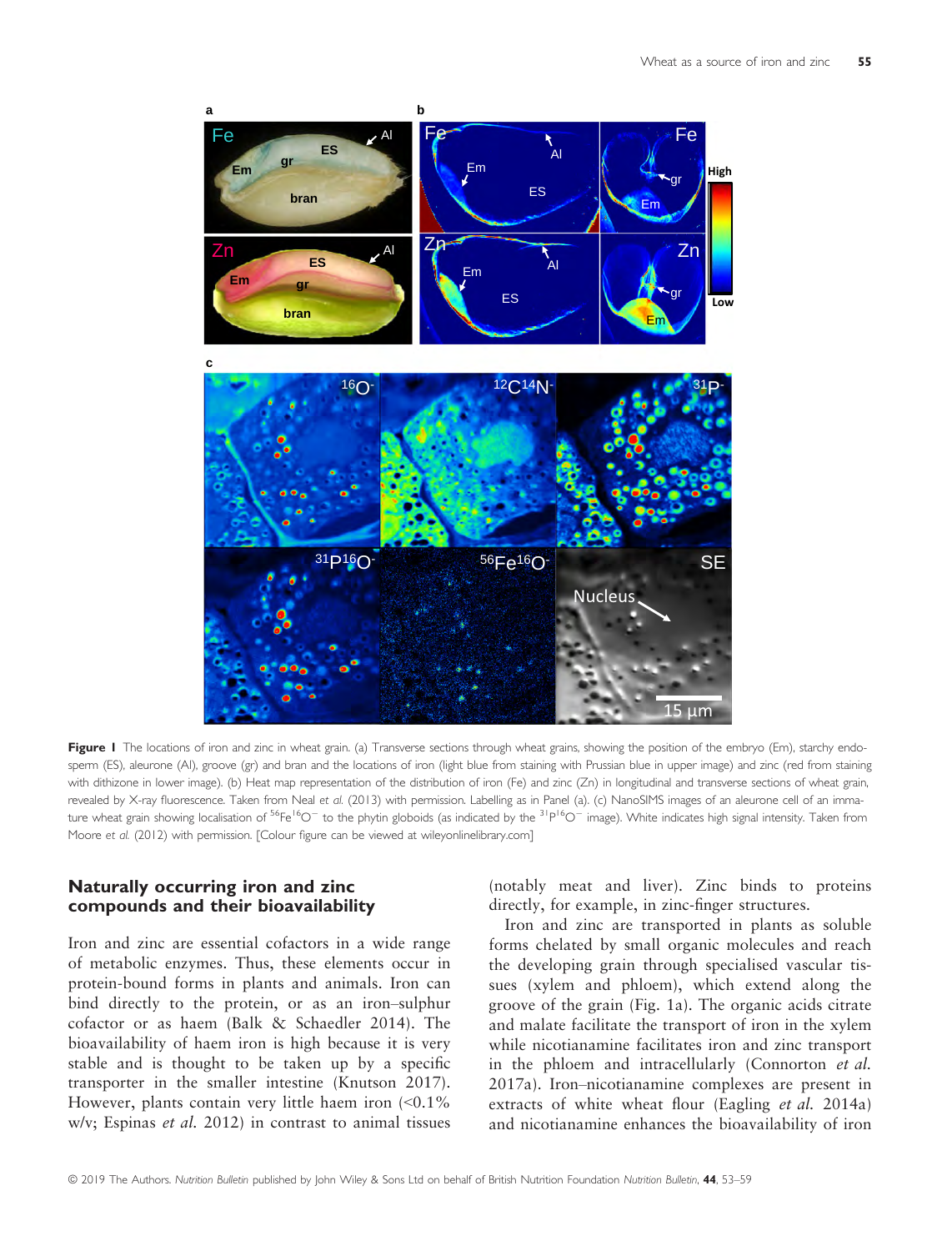and zinc as demonstrated in mouse studies (Lee et al. 2009) and in Caco-2 cells (Eagling et al. 2014b).

Plants have the capability to store iron either inside a shell formed by the protein ferritin or in bodies derived from vacuoles (Connorton et al. 2017a). Wheat grains are low in ferritin, but high-resolution imaging techniques such as NanoSIMS show that iron is localised in small intracellular bodies (Fig. 1c). These bodies also contain phosphate in the form of phytic acid and are called phytin globoids. Phytic acid has a cyclic structure with six phosphate groups, each of which can bind a metal ion such as iron and zinc (Maga 1982). Neal et al. (2013) used extended X-ray fluorescence fine structure spectroscopy (EXAFS) to show the presence of iron and zinc complexes in wheat aleurone cells. A further application of X-ray fluorescence, X-ray absorption near-edge structure (XANES) imaging, gives information on the atomic ligands of the metals, confirming that most of the iron is bound to phytic acid in the aleurone (De Brier et al. 2016). This colocation poses a challenge for human nutrition because mineral–phytate complexes tend to be insoluble with low bioavailability in humans.

# Agronomic and selective breeding strategies to increase bioavailable forms of iron and zinc

In addition to improvements in yield, disease resistance and processing quality, there has been growing research interest over the past 20 years in improving the health benefits of cereal crops, including increasing their mineral and vitamin contents (Vasconcelos et al. 2017), an approach known as biofortification. However, this has focused on increasing the mineral content in the wholegrain, rather than on the starchy endosperm tissue (which may limit the bioavailability).

There are two main biofortification approaches: agronomy and genetics (including conventional breeding and genetic modification; GM). Using agronomic methods, the zinc content of grain can be increased by simply fertilising the plants with zinc salts; for example, foliar application of ZnSO<sub>4</sub> increased total grain zinc by about 60% (Zhang et al. 2012). However, such agronomic practices are less effective for iron, except if combined with increased nitrogen fertilisation (Aciksoz et al. 2011) which may not be economically or environmentally acceptable. Conventional breeding has been used by workers at the International Crops Research Institute for the Semi-Arid Tropics (ICRISAT, India) to develop varieties of sorghum and

pearl millet with increased contents of iron and zinc, and at the International Maize and Wheat Improvement Center (CIMMYT, Mexico) to increase the zinc content of wheat grain (Velu et al. 2018).

The zinc biofortified lines from CIMMYT are currently being grown in Pakistan and India and have 20–40% higher zinc concentration and at least comparable grain yield to the best local cultivars (Velu et al. 2018). Furthermore, human intervention trials to determine the bioavailability of the zinc in the biofortified lines are currently being carried out in Pakistan (Lowe et al. 2018). However, despite a number of research programmes globally, including at CIMMYT, no high iron wheat lines have yet been developed by conventional breeding.

# Transgenic strategies to increase bioavailable forms of iron and zinc

A step change in our ability to biofortify crops has come from a much better understanding of how plants take up and distribute micronutrients, mainly through the identification of genes for mineral transport and the biosynthesis of organic metal chelators. This knowledge has been exploited in modern biotechnology approaches, demonstrating that it is possible to increase iron and zinc levels, not only in the wholegrain but also specifically in the starchy endosperm. In fact, this shows that there is no biological reason why iron and zinc cannot be concentrated in the starchy endosperm and hence white flour.

The proof-of-concept of transgenic approaches was initially demonstrated in rice. Increased expression of NAS3, one of three genes encoding nicotianamine synthase (NAS), led to a 2.2-fold increase in the concentration of zinc and a 2.9-fold increase in the concentration of iron in the grain (Lee *et al.* 2009). Furthermore, feeding anaemic mice this enriched rice resulted in greater increases in haemoglobin and haematocrit (the volume of red blood cells in blood) compared to when conventional rice was fed. This high bioavailability results from the fact that the starchy endosperm cells do not store phytate. The initial transgenic work on NAS in rice led to similar studies in other cereals including wheat (e.g. Masuda et al. 2009; Zheng et al. 2010; Johnson et al. 2011; Singh et al. 2017). The advantage of increasing nicotianamine levels is that it leads to increases in both iron and zinc because it serves as a chelator for both metals in their ionic forms.

By contrast, redirecting minerals into the starchy endosperm cells by overexpressing metal transporter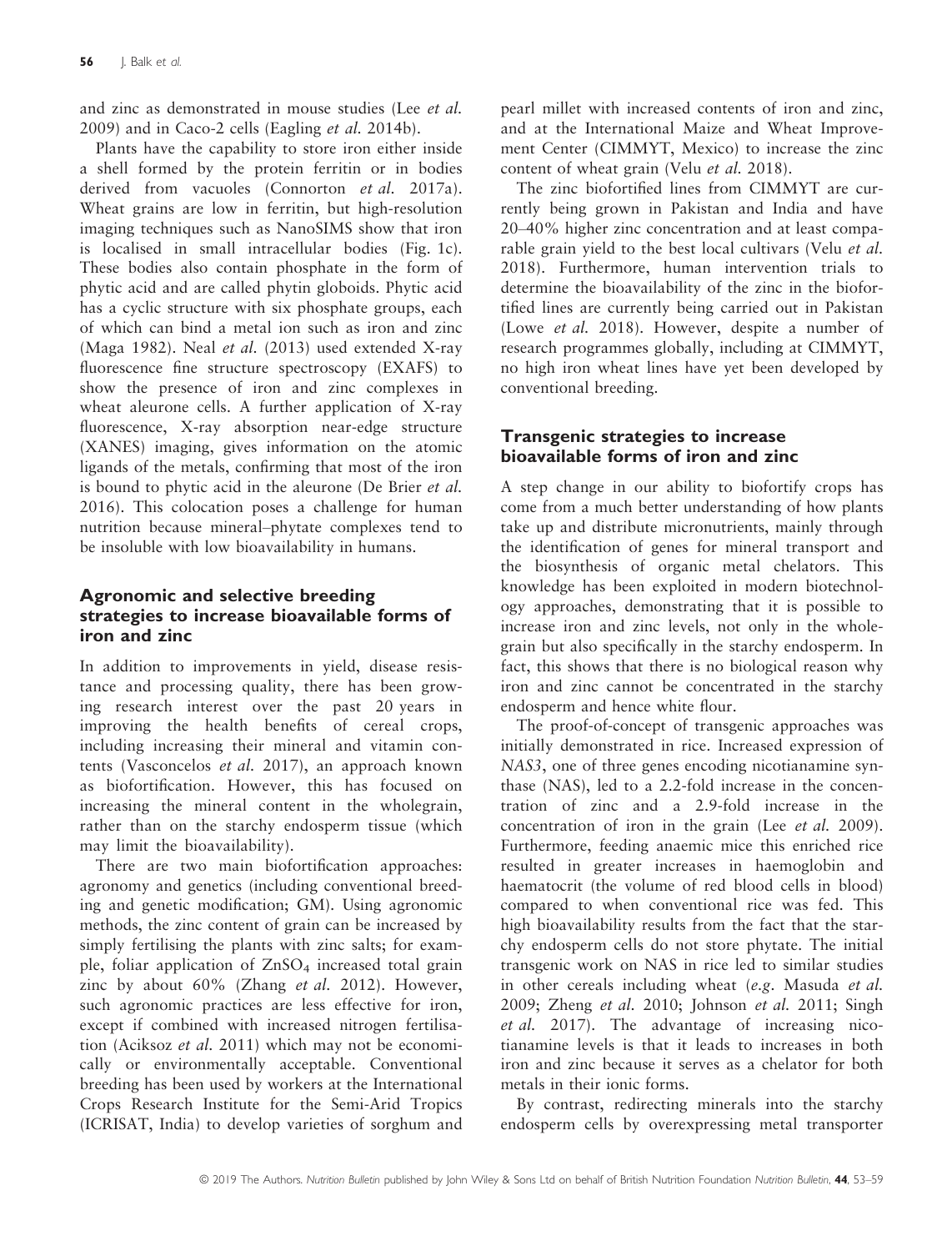genes leads to increases in single minerals, due to the high specificity of metal transporters, unless several genes are overexpressed together. For example, expression of the barley Metal Tolerance Protein 1 (HvMTP1), under the control of a starchy endospermspecific promoter, significantly increased the zinc content in the endosperm of barley grains (Menguer et al. 2018), while expression of a wheat Vacuolar Iron Transporter (TaVIT2) using a similar promoter more than doubled the iron content of the white flour fraction (Connorton et al. 2017b). This is illustrated in Fig. 2, which compares the contents of iron, zinc and phosphorus in bran and flour fractions of a TaVIT2 transgenic line with control wheat grain milled on a laboratory roller mill. It is notable that the increased content of iron in the white flour (break and reduction) fractions in the transgenic line is not accompanied by an increase in phosphorus, showing that iron can accumulate in the endosperm without being associated with phytic acid.

More recently, Wu et al. (2018) have shown that preventing iron storage in the vacuoles, while at the same time overexpressing the iron storage protein ferritin specifically in the starchy endosperm cells, greatly increased iron in polished rice.

Hence, it is now accepted that transgenesis can be used to increase the contents of bioavailable iron and zinc in the starchy endosperm of cereals (white flour of wheat and polished white rice) by several-fold, by redirecting mineral transport and/or providing a sink to sequester the iron.

# Post-harvest improvements of iron and zinc bioavailability

It is probable that modern breeding approaches discussed above will be combined with novel processing approaches to increase the content of bioavailable minerals in wheat-based foods, ranging from wholemeal to white flour products. The two most promising



Figure 2 The contents of iron, zinc and phosphorus in white flour and wholemeal fractions from a transgenic wheat line expressing a vacuolar iron transporter (TaVIT2) and control wheat grain. (a) Milling scheme used to prepare white flour fractions (breaks 1 and 2, reductions 1 and 2) from the transgenic line TaVIT2 and control wheat grain using a Chopin CD1 laboratory mill. This scheme is a simplified version of the industrial roller milling process, with the first break and reduction flours being purer than the second break and reduction flours. (b) The contents of iron, zinc and phosphorus in white flour fractions (prepared using the scheme in part a) and wholemeal flour. Mineral contents were determined by Inductively Coupled Plasma – Optical Emission Spectrometry (ICP-OES) analysis. Bars indicate mean ± standard error of the mean (SEM) of two technical replicates. [Colour figure can be viewed at wileyonlinelibrary.com]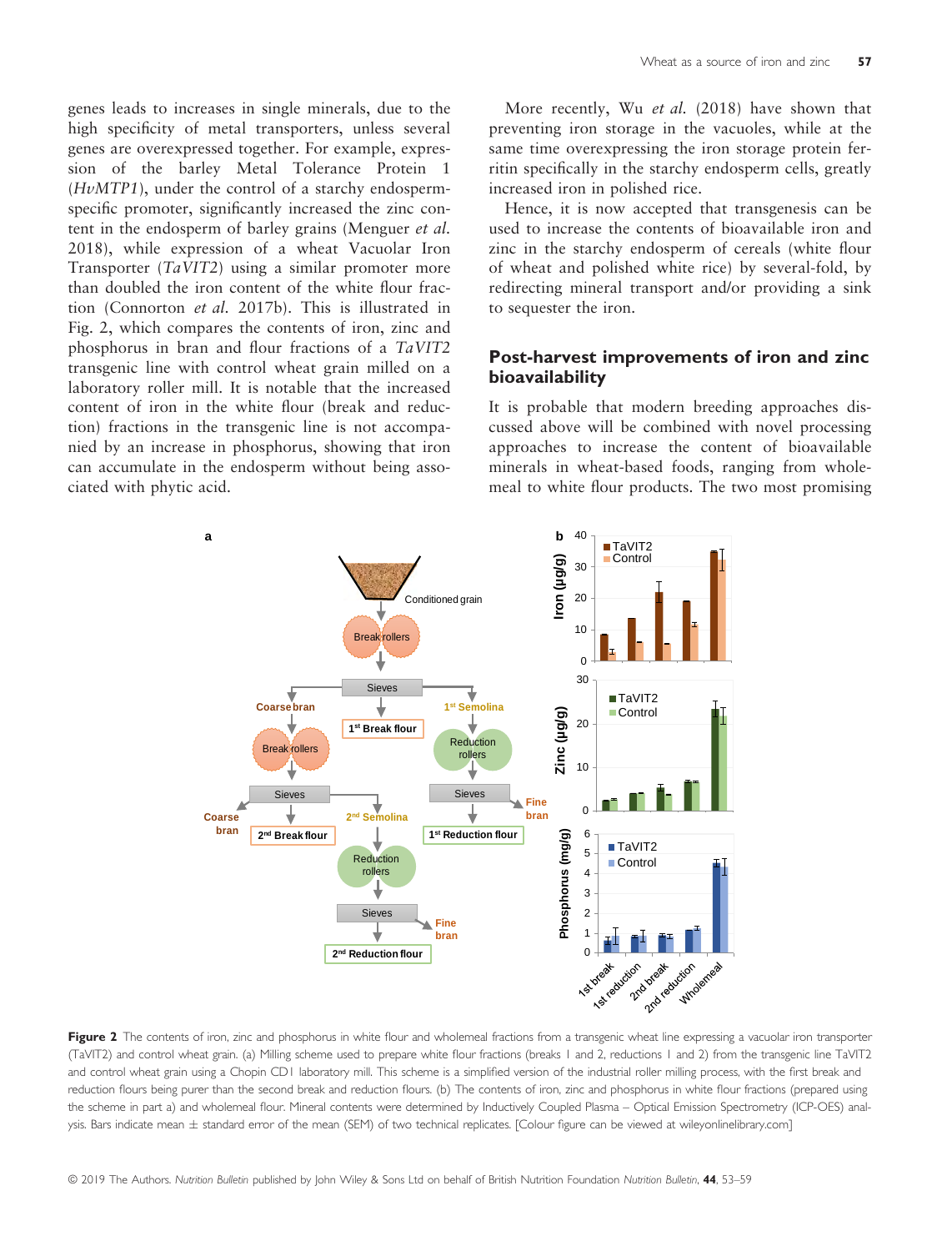of these are mechanical treatments and fermentation. Mechanical treatments, particularly micro-grinding, have been discussed in a recent article in this journal (Aslam et al. 2018). Plant cell walls are resistant to digestion in the gastro-intestinal tract and therefore mineral bioaccessibility from wheat aleurone cells may be limited (Latunde-Dada et al. 2014; Edwards et al. 2015). Enzymatic treatment and micro-milling techniques designed to disrupt the aleurone cell walls enhance the release of iron from wheat flour during in vitro digestion and increase iron uptake by intestinal epithelial cells (Latunde-Dada et al. 2014). This suggests that disruption of the aleurone cell walls may be an effective approach to increase iron bioavailability from wheat products.

Many microorganisms secrete phytase enzymes, which can release minerals from phytate complexes, particularly microorganisms present in sourdough systems (Katina et al. 2005; Rodriguez-Ramiro et al. 2017). Hence sourdough wholegrain products may have increased mineral bioavailability. However, whereas this approach may increase mineral bioavailability in foods made from wholegrain and high extraction flours, it is not relevant to white flour products which are dominant in most countries.

# Future perspectives

Although transgenic strategies provide exciting opportunities to make dramatic increases in the contents and bioavailabilities of minerals in white flour products, it must be borne in mind that transgenic crops have limited acceptability by consumers and regulatory bodies, particularly in the European Union but also in many less developed countries. Furthermore, the recent (July 2018) ruling from the European Court of Justice that gene-edited crops, which do not contain foreign DNA, should be considered genetically modified organisms (GMOs) [\(https://bit.ly/2RZFzmB](https://bit.ly/2RZFzmB)) suggests that restrictions on growth and marketing are unlikely to be relaxed in the near future.

Although conventional mutagenesis remains outside GM legislation, most mutations result in loss, or reduced, gene expression and the application of mutagenesis to biofortification is therefore a challenge. Nevertheless, this is likely to be the most promising route for developing biofortified wheat in the future. Elucidation of the pathways and mechanisms of iron and zinc transport and deposition in the developing grain should identify genes encoding key transporters, or other factors, that can be downregulated or switched off, to redirect minerals into the starchy endosperm. This will be facilitated by the availability of comprehensive libraries of wheat mutants (Krasileva et al. 2017). Combined with conventional biofortification and innovative processing this should provide increased mineral bioavailability in a range of wheat products, from white flour to wholemeal.

# Acknowledgements

Rothamsted Research receives grant-aided support from the Biotechnology and Biological Sciences Research Council (BBSRC) of the UK and the work reported here forms part of the Designing Future Wheat Institute Strategic Programme [BB/P016855/1]. PRS and YW are also funded by BBSRC grant BB/P019358/ 1. JB, CU and JMC are funded by BBSRC grant BB/ P019072/1 and the Institute Strategic Programme BB/ P012523/1. JB and JMC thank Graham Chilvers (UEA) for ICP-OES analysis. We thank Dr. Andrew Neal (Rothamsted Research) for allowing us to use Fig. 1b.

# Conflicts of interest

The authors have no conflicts of interest to disclose.

# **References**

- Aciksoz SB, Yaziki A, Ozturk L et al. (2011) Biofortification of wheat with iron through soil and foliar application of nitrogen and iron fertilisers. Plant and Soil 349: 215–25.
- Aslam MF, Ellis PR, Berry SE et al. (2018) Enhancing mineral bioavailability from cereals: current strategies and future perspectives. Nutrition Bulletin 43: 184–8.
- Balk J & Schaedler TA (2014) Iron cofactor assembly in plants. Annual Review of Plant Biology 65: 125–53.
- Bastow EL, Garcia de la Torre VS, Maclean AE et al. (2018) Vacuolar iron stores gated by NRAMP3 and NRAMP4 are the primary source of iron in germinating seeds. Plant Physiology 177: 1267– 76.
- Bates B, Lennox A, Prentice A et al. (eds) (2014) National Diet and Nutrition Survey: Results from Years 1–4 (combined) of the Rolling Programme (2008/2009 – 2011/2012). Public Health England: London, UK.
- Brown KH, Hambidge KM, Ranum P et al. (2010) Zinc fortification of cereal flours: current recommendations and research needs. Food and Nutrition Bulletin 31(1 Suppl): S62–74.
- Burnett J (2005) Brown is best. History Today 55: 52-4.
- Connorton JM, Balk J & Rodrıguez-Celma J (2017a) Iron transport in plants – a brief overview. Metallomics 9: 813–23.
- Connorton JM, Jones ER, Rodriguez-Ramiro I et al. (2017b) Wheat vacuolar iron transporter TaVIT2 transports Fe and Mn and is effective for biofortification. Plant Physiology 174: 2434– 44.
- De Brier N, Gomand SV, Donner E et al. (2016) Element distribution and iron speciation in mature wheat grains (Triticum